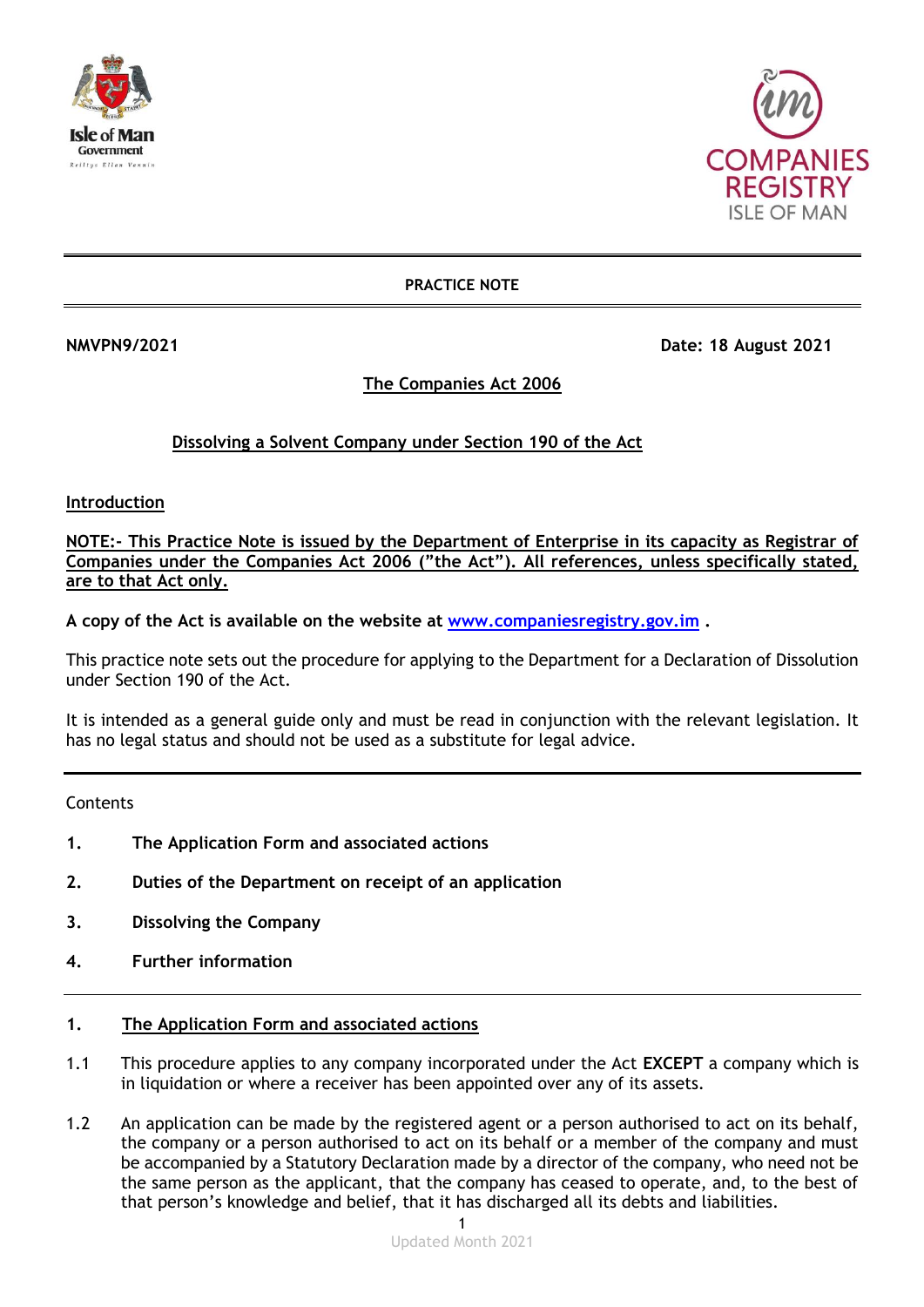- 1.3 Before making an application, the applicant must have sent a notice to each director, the registered agent and each member of the company stating that the applicant proposes to apply for a Declaration of Dissolution, and that, unless written objection is made to us within one month of the date the notice was posted, we shall dissolve the company.
- 1.4 The application to dissolve the company must be made on the prescribed form IM31, which is downloadable from the Department's website [www.gov.im/categories/business-and](http://www.gov.im/categories/business-and-industries/companies-registry)[industries/companies-registry](http://www.gov.im/categories/business-and-industries/companies-registry) . The Department has prepared a form of Statutory Declaration IM31A for the convenience of applicants.
- 1.5 We will not accept an application for dissolution where (a) an annual return is outstanding for filing or (b) any charge remains outstanding on the public record.

1.6 There is a prescribed fee of **£95** payable, which must be paid at the time the application is submitted to us.

### **2. Duties of the Department on receipt of an application**

- 2.1 When the application has been accepted, we will publish in one local newspaper, on our website and in an index available for inspection at our public counter, a notice to the effect that an application has been received. Any person wishing to lodge an objection to the dissolution has one month from the publication date to lodge such objection.
- 2.2 **Applicants are advised that, should any objection be received, no Declaration of Dissolution will be made until either the objection is withdrawn, or the Department decides that the objection is without justification. There is a right of appeal to Court against the latter, and therefore the company will not be dissolved unless the objector has not appealed within the 21 day time limit or the Court upholds the Department's decision.**
- 2.3 If no objection has been received by the end of the period for objections, we will send a letter to the company, at its registered office, stating that the company is entitled to distribute its surplus assets, and that it may do so.

#### **3 Dissolving the Company**

3.1 When the company receives the letter described in paragraph 2.4 above, it must take appropriate action (i.e. seek to distribute any surplus assets) and reply to us that it has either (a) distributed its surplus assets or (b) that it cannot do so and state why.

### **3.2 If no reply is received, the company will not be dissolved.**

- 3.3 When the reply is received, we will publish in one local newspaper, on our website and in an index available for inspection at our public counter, a notice to the effect that the company is dissolved, and, on publication of that notice, the company is dissolved.
- 3.4 Please be advised that we are no longer providing our courtesy letters confirming the dates of dissolution for Companies that have been dissolved under the 2006 Act. Confirmation of dissolution can be sought by undertaking a Company search on our website.